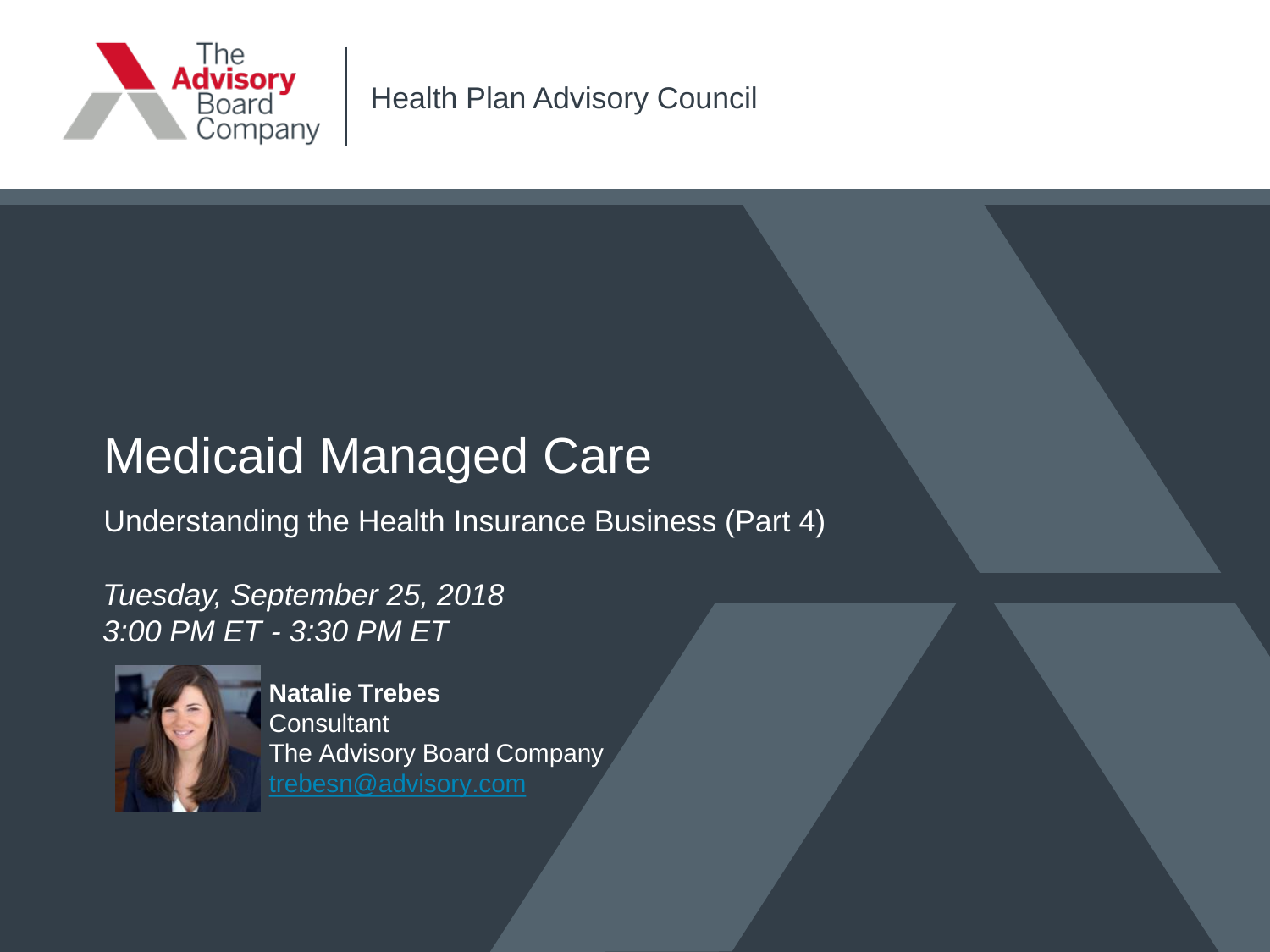Road Map

6

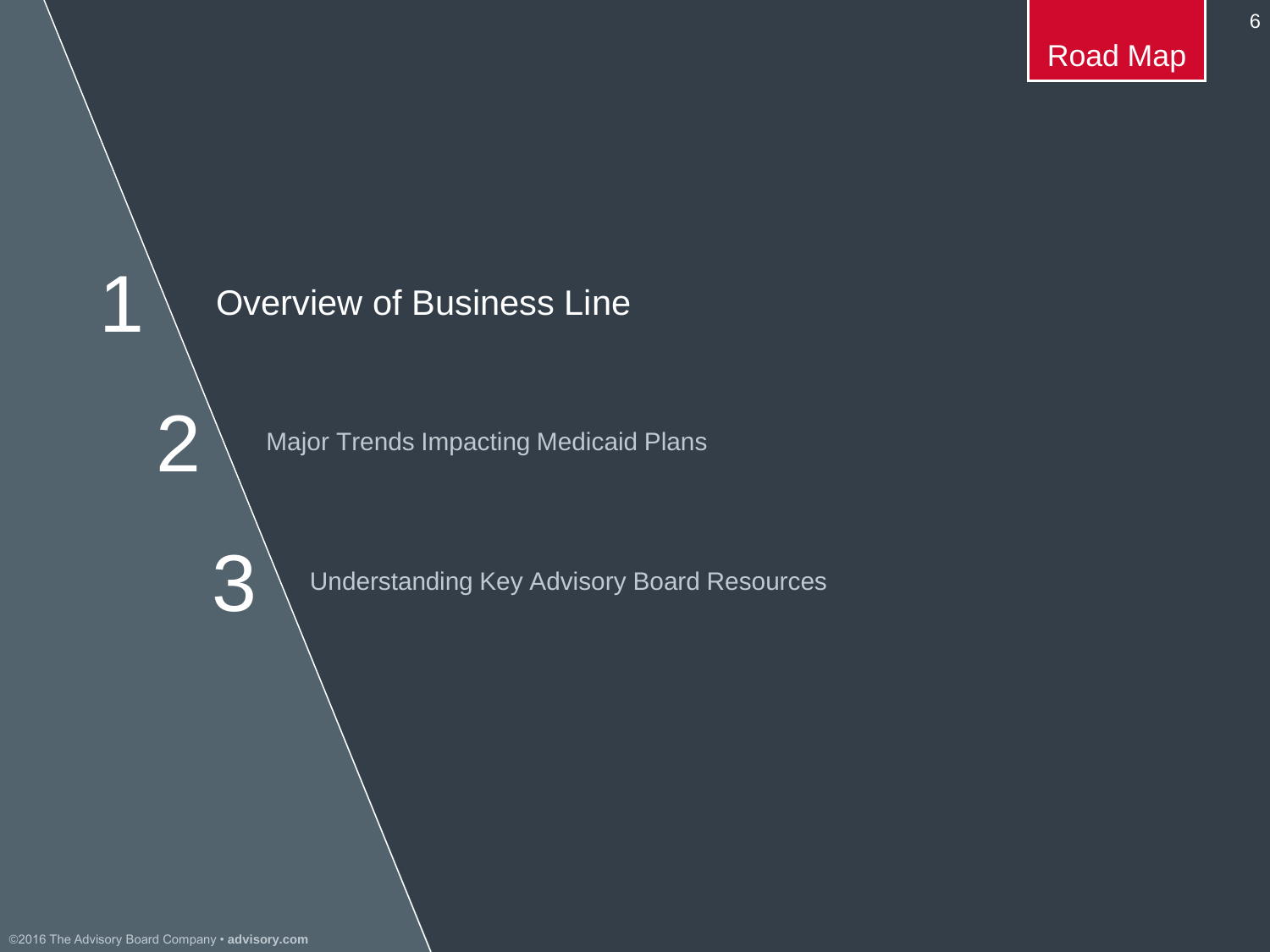# **The Nation's Health Care Safety Net**

#### **Medicaid Enrollees and Benefits Expenditures by Enrollment Group Medicaid in Brief**



45 \$575B Total Medicaid expenditures (FY2017) 76M Total Medicaid enrollees (FY2017) 63%Percent of Medicaid costs covered by Federal government funds (FY2016)

Source: Kaiser Family Foundation, "Medicaid Moving Forward;" Kaiser Commission on Medicaid and the Uninsured, available at: [www.kff.org](http://www.kff.org/); Mitchel, Alison, "Medicaid's Federal Medical Assistance Percentage", Congressional Research Service, February 9, 2016, <https://fas.org/sgp/crs/misc/R43847.pdf>[; "Total Medicaid Spending", Kaiser Family Foundation, https://www.cms.gov/research-statistics-data-and](https://www.cms.gov/research-statistics-data-and-systems/statistics-trends-and-reports/nationalhealthexpenddata/nhe-fact-sheet.html)systems/statistics-trends-and-reports/nationalhealthexpenddata/nhe-fact-sheet.html; Rudowitz R, Valentine A, "Medicaid Enrollment & Spending [Growth: FY 2017 & 2018," Kaiser Family Foundation, October 19, 2017, https://www.kff.org/medicaid/issue-brief/medicaid-enrollment-spending](https://www.kff.org/medicaid/issue-brief/medicaid-enrollment-spending-growth-fy-2017-2018/)growth-fy-2017-2018/; Health Plan Advisory Council research and insights.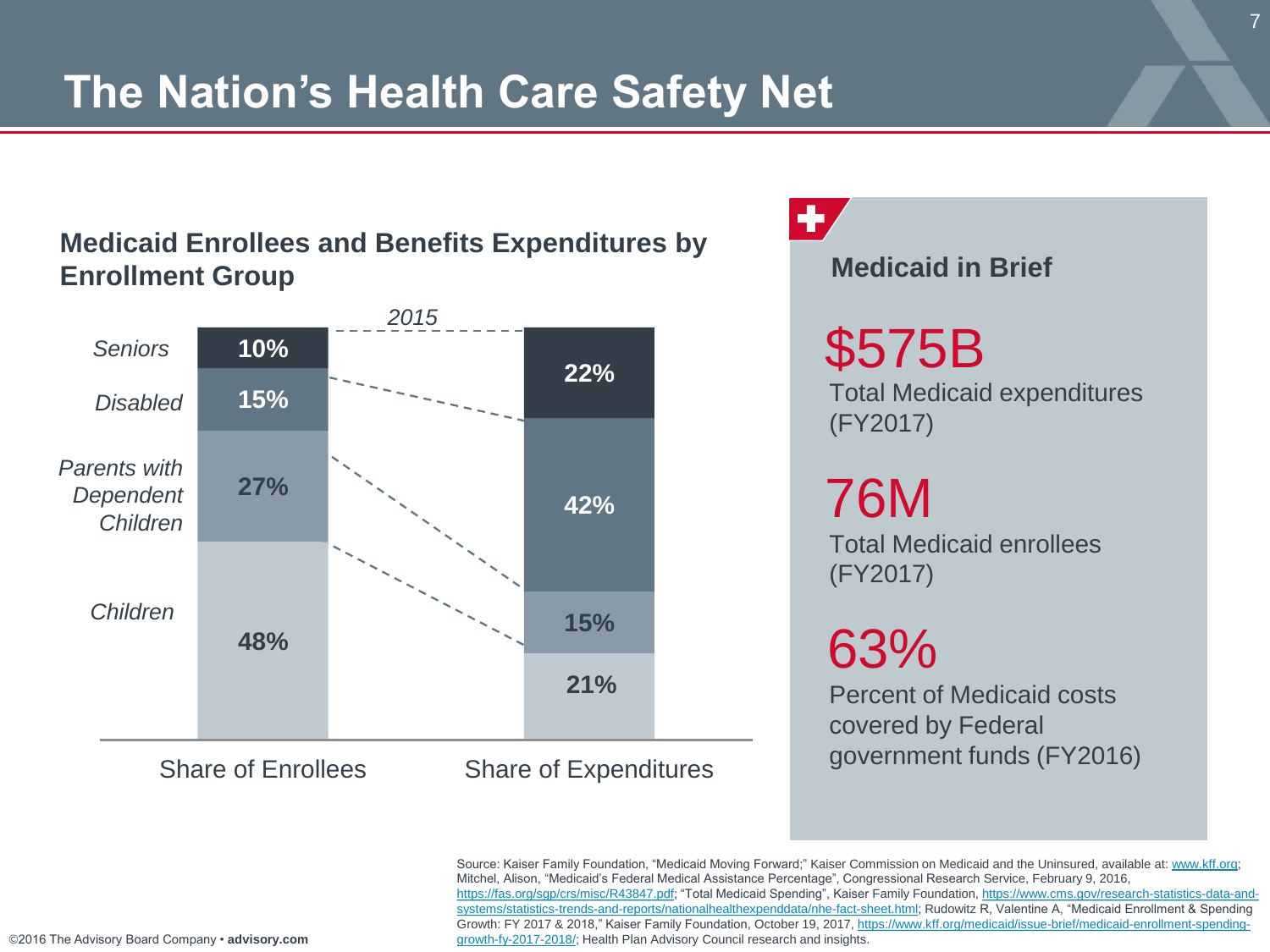# **No Typical Medicaid Benefits Package**

### States Have Flexibility in Medicaid Benefits Offered

#### **Sample Medicaid Benefits**

*Selected from CMS<sup>1</sup> list of 15 mandatory benefits and 28 optional benefits (2017)*

#### **Mandatory Benefits Constanting Constanting Constanting Constanting Constanting Constanting Constanting Constanting Constanting Constanting Constanting Constanting Constanting Constanting Constanting Constanting Constant**

*Required by federal government Determined by state government*

- Inpatient hospital services
- Outpatient hospital services
- Nursing facility services
- Laboratory and X-ray services
- Transportation to medical care



- Prescription drugs (50 states<sup>2</sup>)
- Case management (48 states)
- Dental services (46 states)
- Hospice care (41 states)
- Physical therapy (35 states)

2) Number of states out of 50 offering the benefit in parentheses for fee for service beneficiaries (2012).

<sup>1)</sup> Centers for Medicare and Medicaid Services.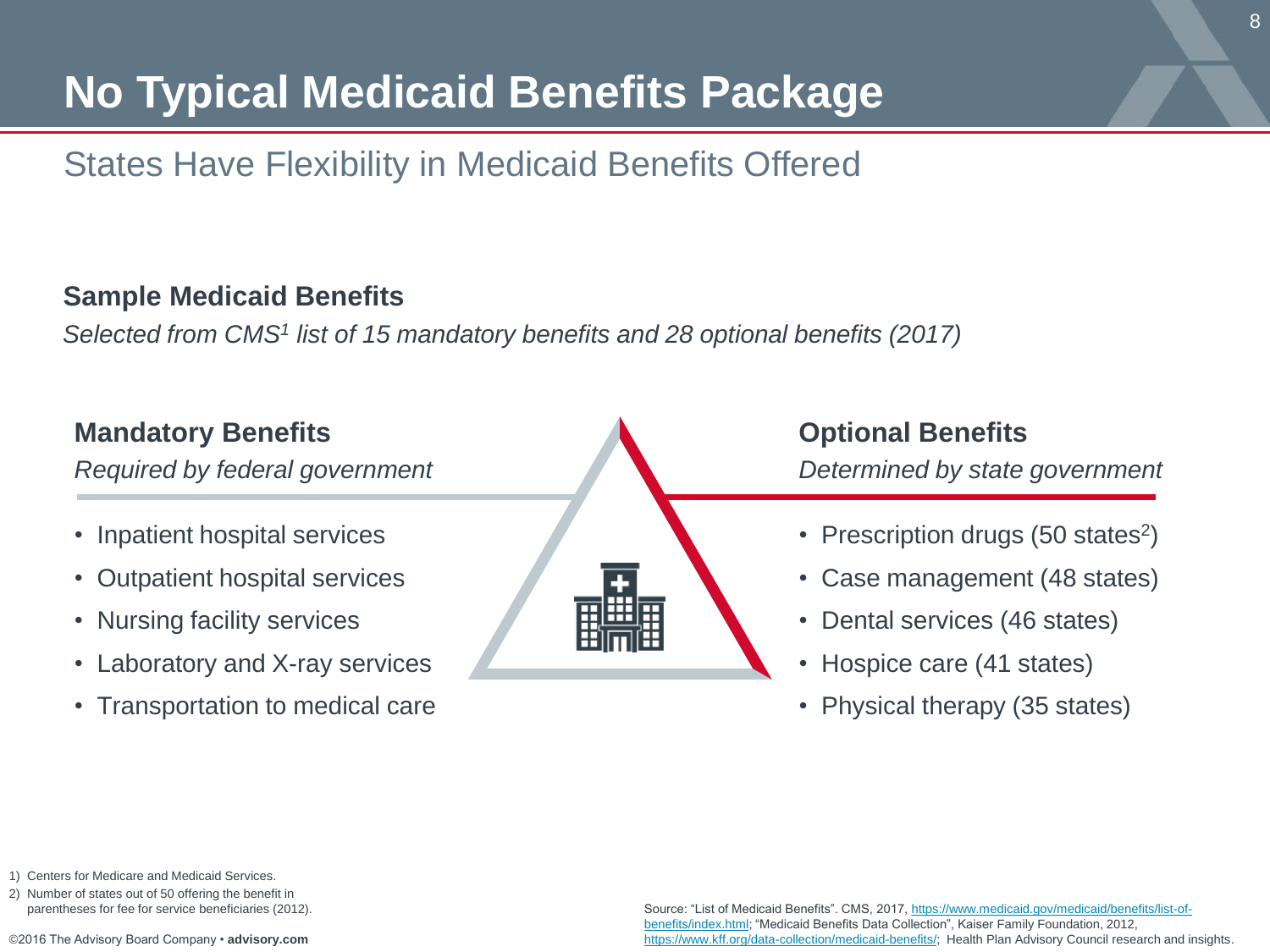# **Introducing Medicaid Managed Care**

### Most States Delegate Medicaid FFS to Medicaid Managed Care

#### **38 States and DC Have At Least One Medicaid Managed Care Organization**

#### *As of March 2018*



## **Medicaid Managed Care Enrollment**

*As of Spring 2017*



#### **Types of Managed Care Entities**

- Managed Care Organization (MCO)
- Primary Care Case Management (PCCM)
- Prepaid Inpatient Health Plan (PIHP)
- Prepaid Ambulatory Health Plan (PAHP)

1) Fee-for-service.

©2016 The Advisory Board Company • **advisory.com**

Source: KFF, "Total Medicaid MCOs," Mar 2018, http://kff.org/medicaid/state-indicator/total-medicaid[mcos/?currentTimeframe=0&sortModel=%7B%22colId%22:%22Location%22,%22sort%22:%22asc%22%7D;](http://kff.org/medicaid/state-indicator/total-medicaid-mcos/?currentTimeframe=0&sortModel={"colId":"Location","sort":"asc"}) "Medicaid Managed Care Enrollment and Program [Characteristics", Centers for Medicare and Medicaid Services, 2014, https://www.medicaid.gov/medicaid-chip-program-information/by-topics/data-and](https://www.medicaid.gov/medicaid-chip-program-information/by-topics/data-and-systems/medicaid-managed-care/downloads/2014-medicaid-managed-care-enrollment-report.pdf)systems/medicaid-managed-care/downloads/2014-medicaid-managed-care-enrollment-report.pdf; "Managed Care Entities", Medicaid.gov, [https://www.medicaid.gov/medicaid/managed-care/entities/index.html;](https://www.medicaid.gov/medicaid/managed-care/entities/index.html) "Mid-Year 2017 Medicaid Market and Enrollment Trends," Mark Farrah Associates, November 3, 2017, <https://www.markfarrah.com/mfa-briefs/mid-year-2017-medicaid-market-and-enrollment-trends/>; Health Plan Advisory Council Research and Analysis.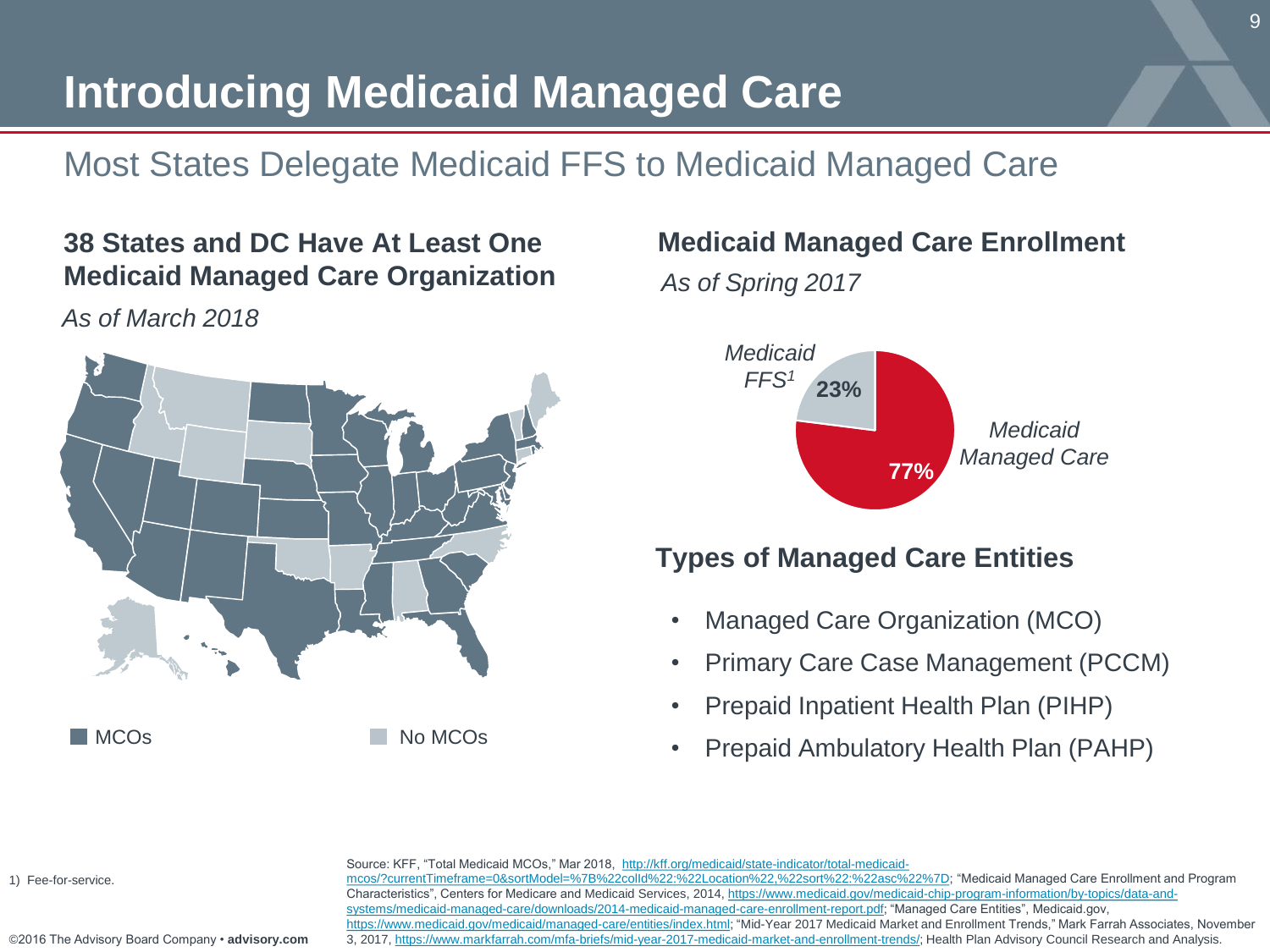# **Federal Medicaid Funding Set to Phase Down**

### ACA's<sup>1</sup> Medicaid Cuts Have Taken Effect Beginning in 2017

### **34 States and DC Have Approved Expansion<sup>2</sup>**



Considering Adopted **Expansion** Not Adopted

\$68B Federal spending on Medicaid expansion population, FY2015

 $$4.3B$  State spending on Medicaid expansion population, FY2015

28.8% Total growth in Medicaid enrollment since ACA, 2017

### **Impending Federal Cuts to Safety Net Spending Threaten Stability**

#### *Federal Matching Rate for Expansion Population*



 $$43B$  Cut to federal Medicaid DSH<sup>2</sup> payments, 2018-2026

25 States face revenue<br>
shortfalls, Jan. 2018

#### **"Medicaid could make up close to half of Louisiana's state budget"**

*"'We can't control our costs. We're growing out of control,' said state Rep. John Schroder."*

Source: Mitchell, A., "Medicaid's Federal Medical Assistance Percentage (FMAP)," *Congressional Research Service*, Feb. 9, 2016; Maness, R., "Twenty-Five States Face Revenue Shortfalls in 2018," *Multi-State*, Jan. 9, 2018; O' Donoghue, J., "Medicaid could make up close to half of Louisiana's state budget," *nola.com*, April 5, 2017; Mitchell, A., "Medicaid Disproportionate Share Hospital Payments," *Congressional Research Service*, June 17, 2016; Health System Strategy in the Post-ACA Era, Health Care Advisory Board, The Advisory Board Company.; "[Status of State Action on the Medicaid Expansion Decision](https://www.kff.org/health-reform/state-indicator/state-activity-around-expanding-medicaid-under-the-affordable-care-act/?currentTimeframe=0&sortModel={"colId":"Location","sort":"asc"})," Kaiser Family Foundation, July 27, 2018; "[Medicaid enrollment changes following the ACA,](https://www.macpac.gov/subtopic/medicaid-enrollment-changes-following-the-aca)" MACPAC, 2017, Health Care Advisory Board analysis.

1) Affordable Care Act.

3) Disproportionate Share Hospital.

2) As of July 2018.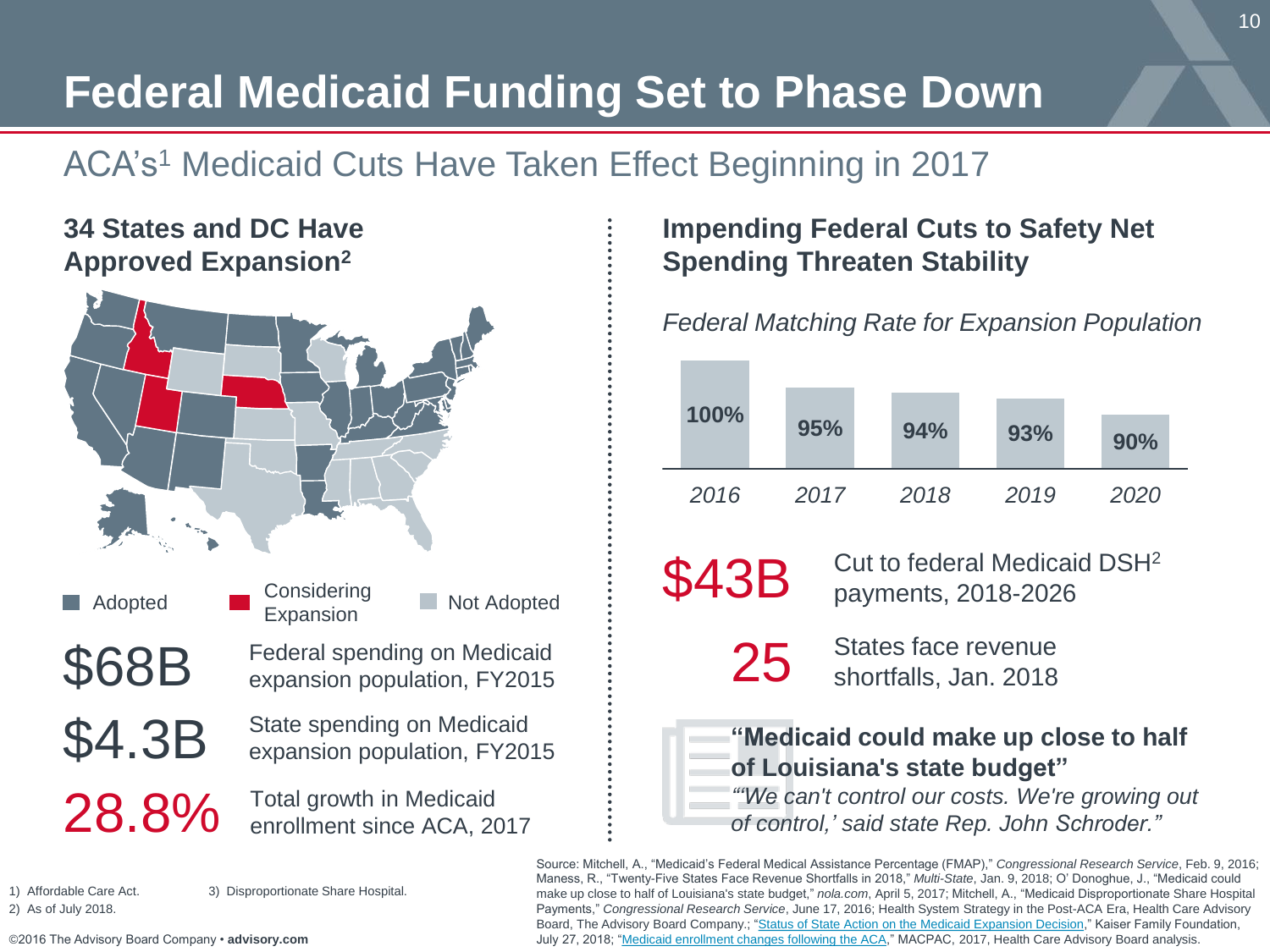# **Medicaid Expansion Gets a Second Wind**

### As Repeal Prospects Dim, Some Reconsidering Medicaid Expansion

### **Four States Weighing Decision to Join 32 Existing Expansion States**

*As of June 2018* 



<sup>©2016</sup> The Advisory Board Company • **advisory.com**

Source: KFF, "Medicaid Waiver Tracker: Which States Have Approved and Pending Section 115 Medicaid Waivers," May 16, 2018; Health Care Advisory Board interviews and analysis.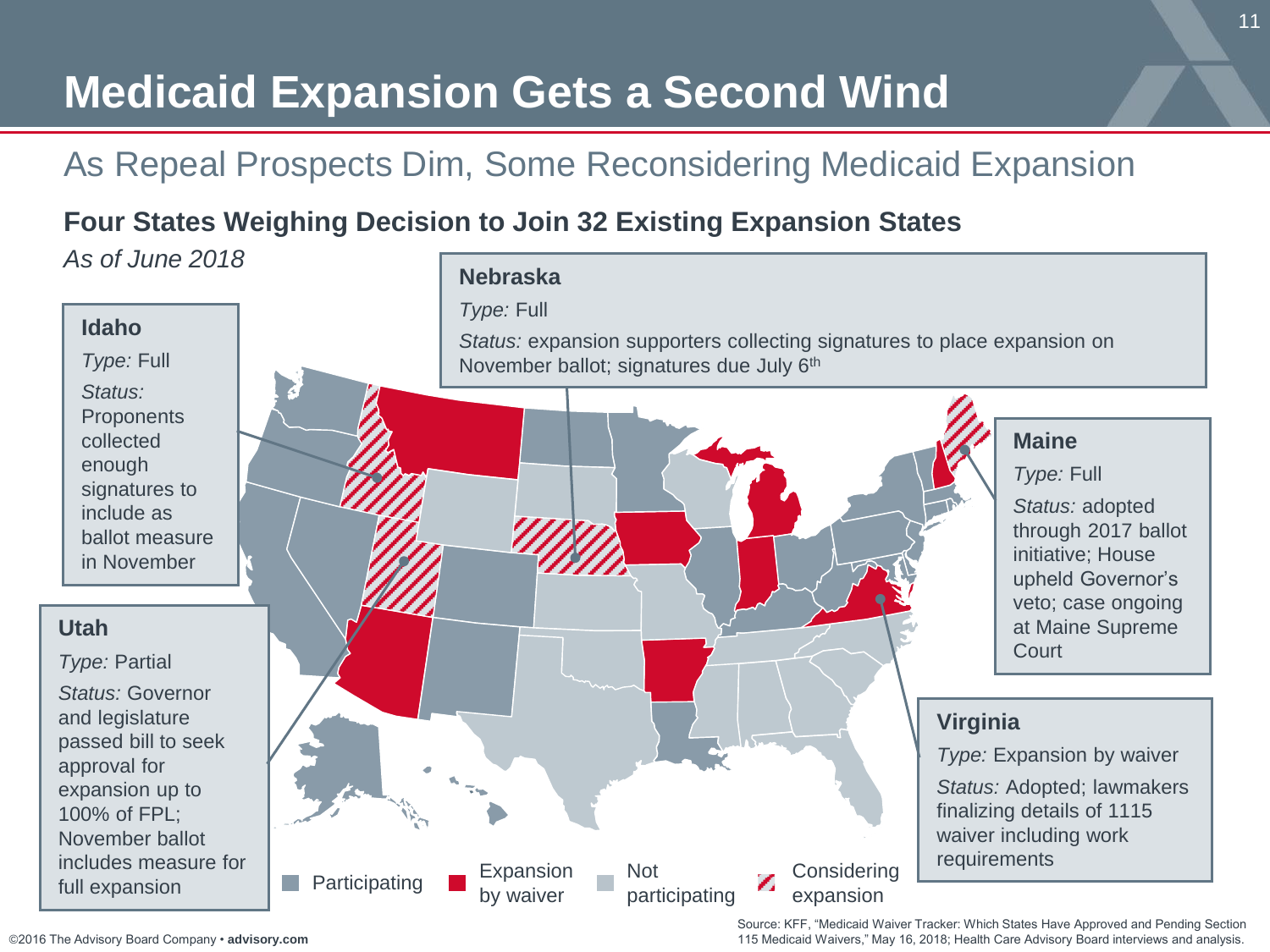12



### Major Trends Impacting Medicaid Plans

Understanding Key Advisory Board Resources

2

1

3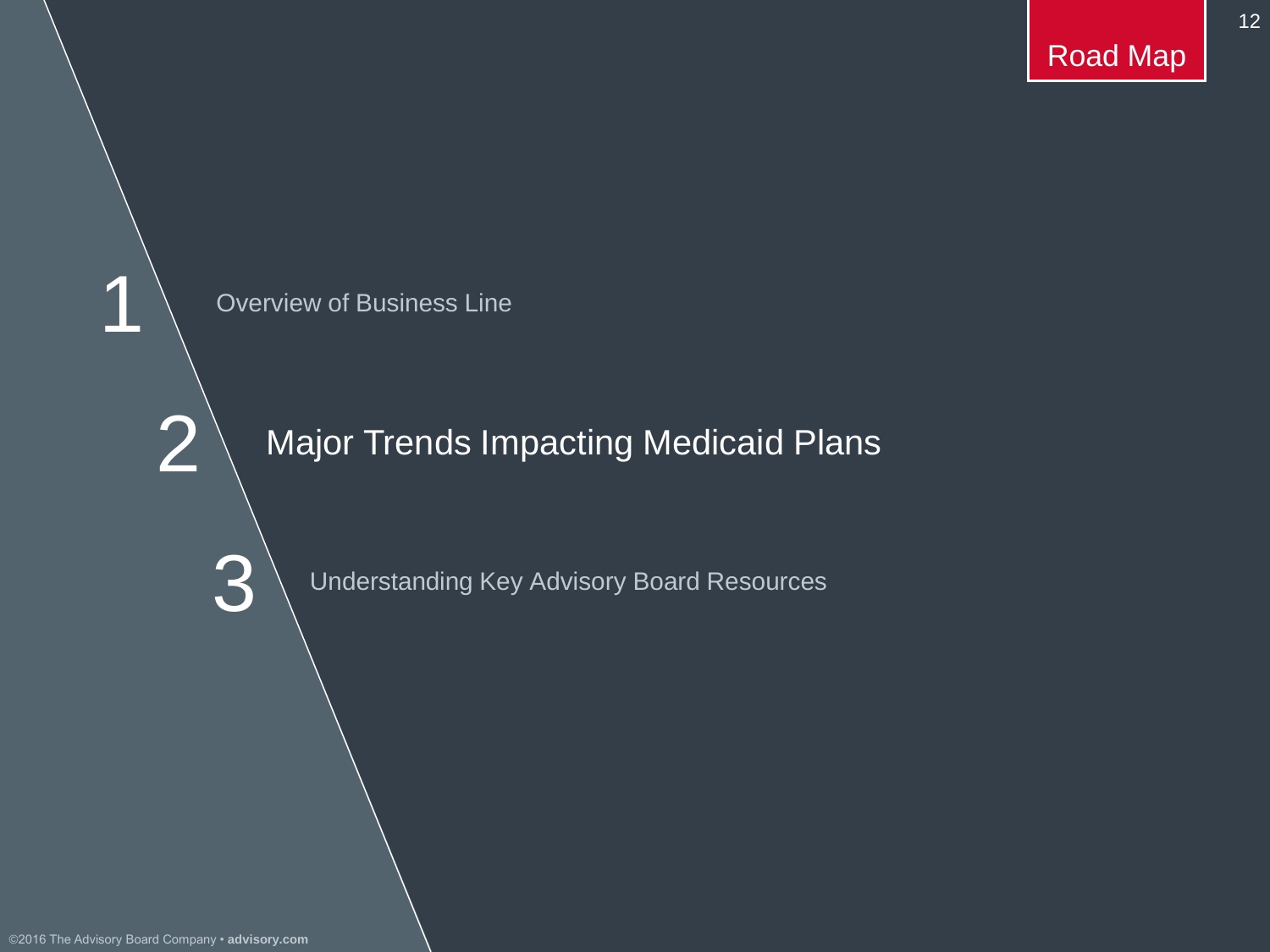# **Major Challenges Faced by Medicaid Stakeholders**

### Medicaid Plans Prioritize Addressing These Unique Challenges



**State Policy Experimentation** In response to federal regulatory changes, states are pursuing a range of new Medicaid waivers to modify

how the program is run and who can participate



#### **Limited Access to Care**

Medicaid members have limited access to care compared to other business lines, leading to downstream health consequences



#### **Adverse Social Determinants**

Medicaid members have a higher prevalence of socioeconomic factors and behavioral health illnesses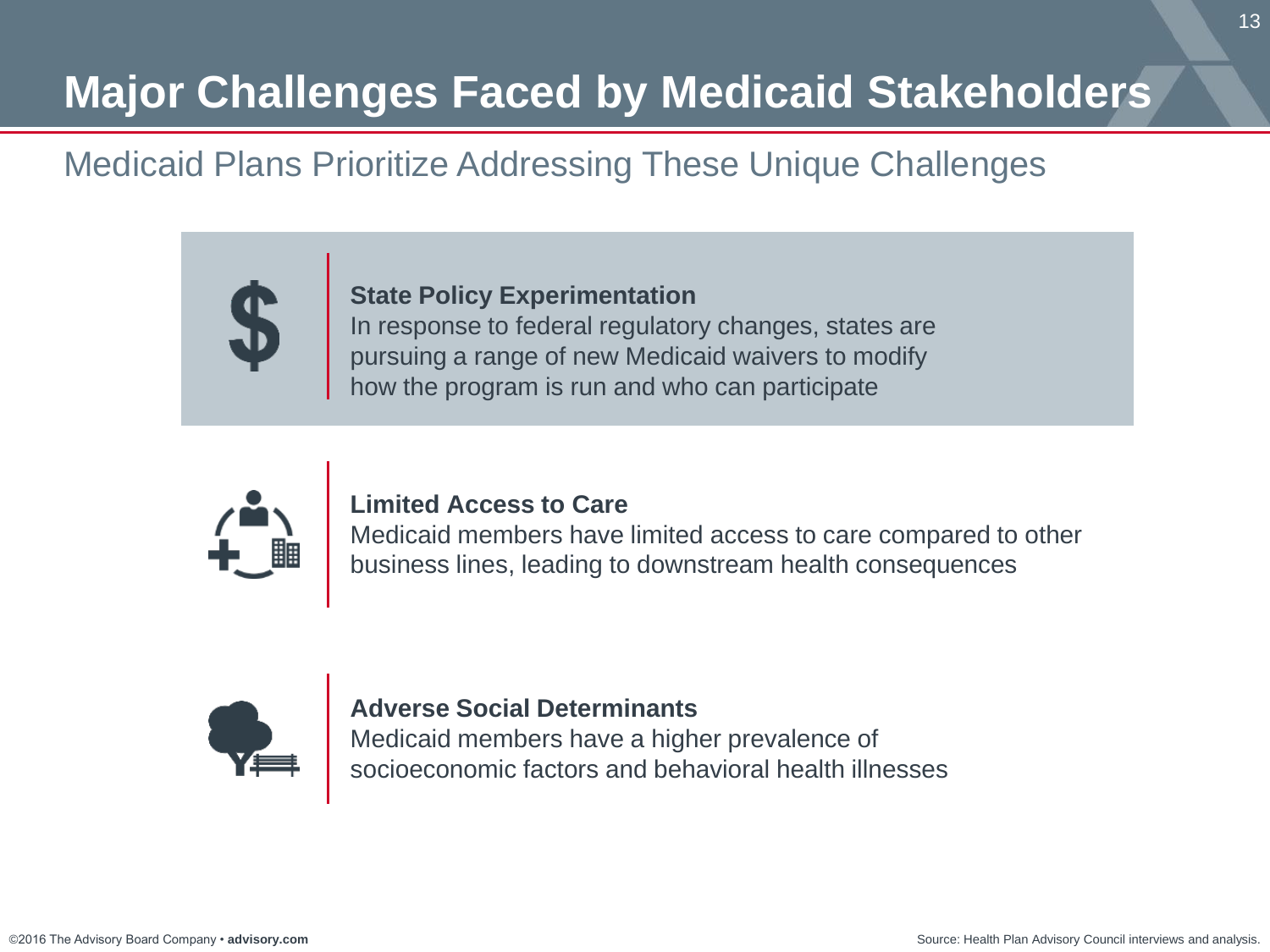# **Waivers Extend Reform Flexibility to States**

### States Adding Eligibility Restrictions and Monitoring to Manage Budgets

### **1115 Waivers Definition**

**UNDERSTANDING** THE BASICS

Established by Social Security Act to enable demonstrations furthering goals of Medicaid, CHIP

#### **Potential Uses**

- Implement Medicaid payment reforms
- Amend Medicaid eligibility requirements
- Change Medicaid benefits, cost-sharing

#### **Recent State Medicaid Program Experimentation Initiatives<sup>1</sup>**

#### PREVIOUS REFORMS: **BENEFIT EXPANSIONS**

*Waivers for behavioral health expansion, MLTSS<sup>2</sup> expansion, and delivery system reform<sup>3</sup>*

#### NEW REFORMS: **COVERAGE RESTRICTIONS**

*Sample waivers proposed and implemented:*

- Work requirements ( $3$  approved,  $8$  pending, 1 invalidated)
- Premium and cost sharing contributions
- Waive retroactive eligibility
- Time limits on coverage
- Lock-out for failure to timely renew eligibility

[Source: "Medicaid Waiver Tracker: Which States Have Approved and Pending Section 1115](https://www.kff.org/medicaid/issue-brief/which-states-have-approved-and-pending-section-1115-medicaid-waivers/) Medicaid Waivers?," Kaiser Family Foundation, August 29, 2018; Musumeci, M. et al, "[Section 1115 Medicaid Demonstration Waivers,](https://www.kff.org/medicaid/issue-brief/section-1115-medicaid-demonstration-waivers-the-current-landscape-of-approved-and-pending-waivers/;)" *Kaiser Family Foundation,* 2018; Japsen, Bruce, ["Trump's Medicaid Work Rules Hit States with Costs and Bureaucracy,](https://www.forbes.com/sites/brucejapsen/2018/07/22/trumps-medicaid-work-rules-hit-states-with-costs-and-bureaucracy/#6e7de60b66f5)" *Forbes,* July 22, 2018; Health Plan Advisory Council interviews and analysis.

40%

Increase in Kentucky's **administrative costs** after implementing work requirements

<sup>1)</sup> Section 1115 Medicaid Demonstration Waivers, as of August 2018.

<sup>2)</sup> Managed long term services and supports.

<sup>3)</sup> Examples include DSRIP and operating Uncompensated Care Pools.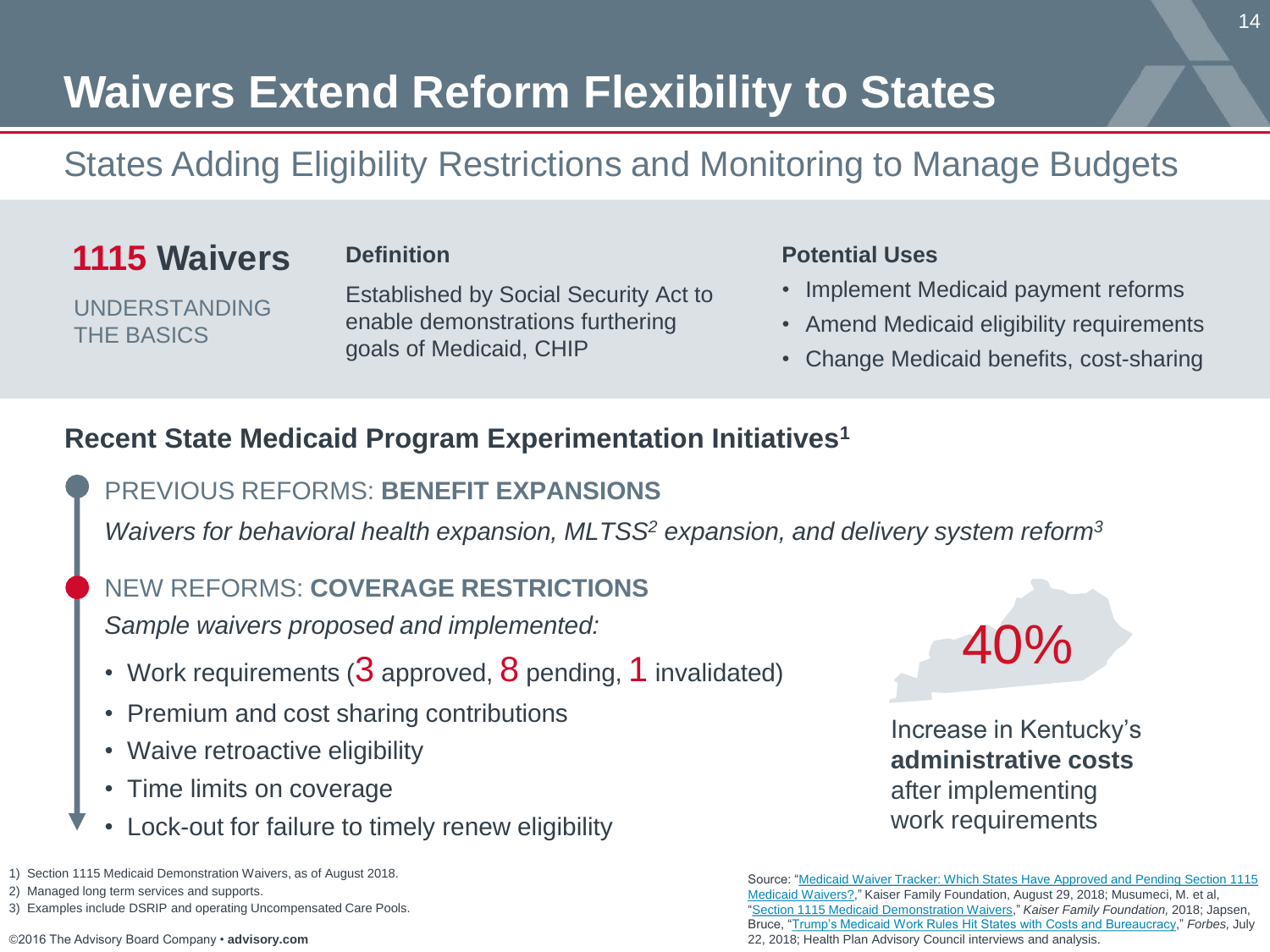# **The Internet is Closed?**

#### **Arkansas Work Reporting, July 2018**

6% of Arkansas Works population required to report work<sup>1</sup>

#### *Percentage of reporting-required population*



**6%** Reported and satisfied work 1% requirements Reported but did not satisfy work requirements

93% Did not report, thus at risk of losing benefits

> 12,722 Individuals at risk of losing benefits

#### **Potential Work Reporting Hurdles in Arkansas**

66% of interviewed Medicaid recipients **not** aware of requirement

31% of estimated required reporters with no home internet access

*Online portal operating hours:* 7 a.m.–9 p.m.



1) Number of members who must report divided by total Arkansas Works population as of July 1, 2018.

©2016 The Advisory Board Company • **advisory.com**

Source: "[Arkansas Works Program"](https://ccf.georgetown.edu/wp-content/uploads/2018/08/081418_AWReport_July.pdf), *Arkansas Department of Human Services,* July 2018; Greene, J, "Medicaid Recipients' Early [Experience with the Arkansas Medicaid work requirement,"](https://www.healthaffairs.org/do/10.1377/hblog20180904.979085/full/) *HealthAffairs,* September 5, 2018; Gangopadhyaya, Anuj, et al, "Medicaid Work Requirements in Arkansas", *Urban Institute,* [May 2018; Access Arkansas website; "Medicaid Overview Booklet SFY 2017," Divis](https://www.urban.org/sites/default/files/publication/98483/2001846_2018.05.23_arkansas_medicaid_finalized.pdf)ion of Medical Services, Arkansas Department of Human Services, 2017; Health Plan Advisory Council interviews and analysis.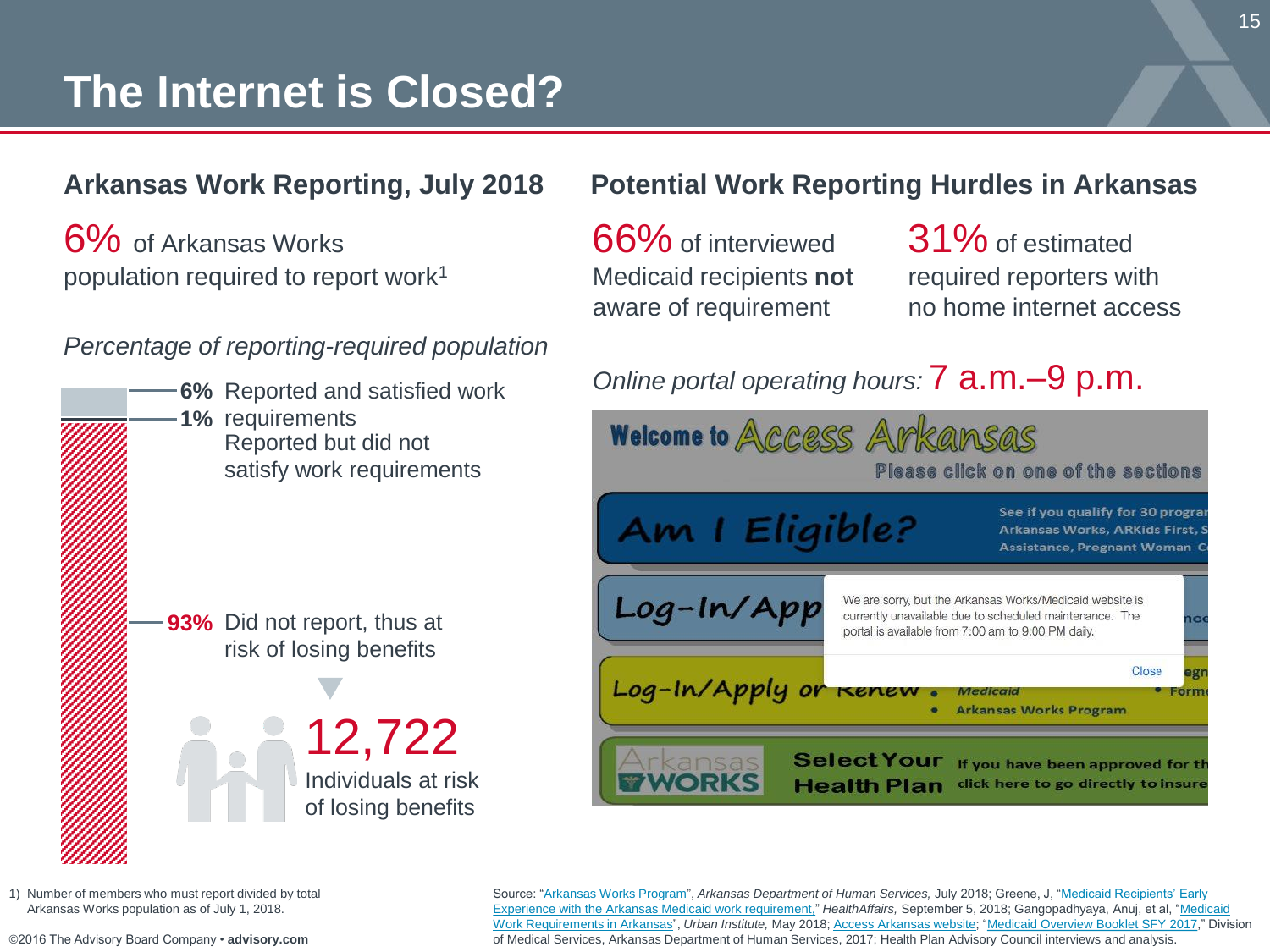# **Indiana Tests Medicaid Coverage Reform**

### Injecting Consumer-Driven Principles Into Medicaid Market

1

2

3

#### **Case in Brief: Healthy Indiana Plan**

- Section 1115 Medicaid expansion-enabled model modifying traditional program elements implemented in 2015
- Includes enrollee premiums, copays, incentives for preventive services, two plan tiers, and penalties for non-payment
- Providers reimbursed at Medicare rates to encourage provider acceptance of Medicaid
- 73% of eligible Medicaid beneficiaries participated in 2015, the first year

#### **HIP<sup>1</sup> Attempts to Encourage Three Behaviors:**

#### **Taking Personal Responsibility**

- Requires monthly contributions to "POWER" health savings account; failure to pay results in reduced benefits
- No retroactive coverage

#### **Using Preventive Services**

- Free preventive services
- POWER account balances roll over if beneficiaries access these services

#### **Staying on Employer-Sponsored Coverage**

• HIP Link program offers Medicaid-eligible individuals with employer-sponsored insurance a state-funded POWER account with \$4,000 to cover out-of-pocket expenses

> Source: Harper, J., "With the Healthy Indiana Plan up for renewal, is the Medicaid expansion experiment working?" *MedCity News*, Feb. 28, 2017; Medicaid.gov, "State Waivers List," Health Care Advisory Board interviews and analysis.

1) Healthy Indiana Plan.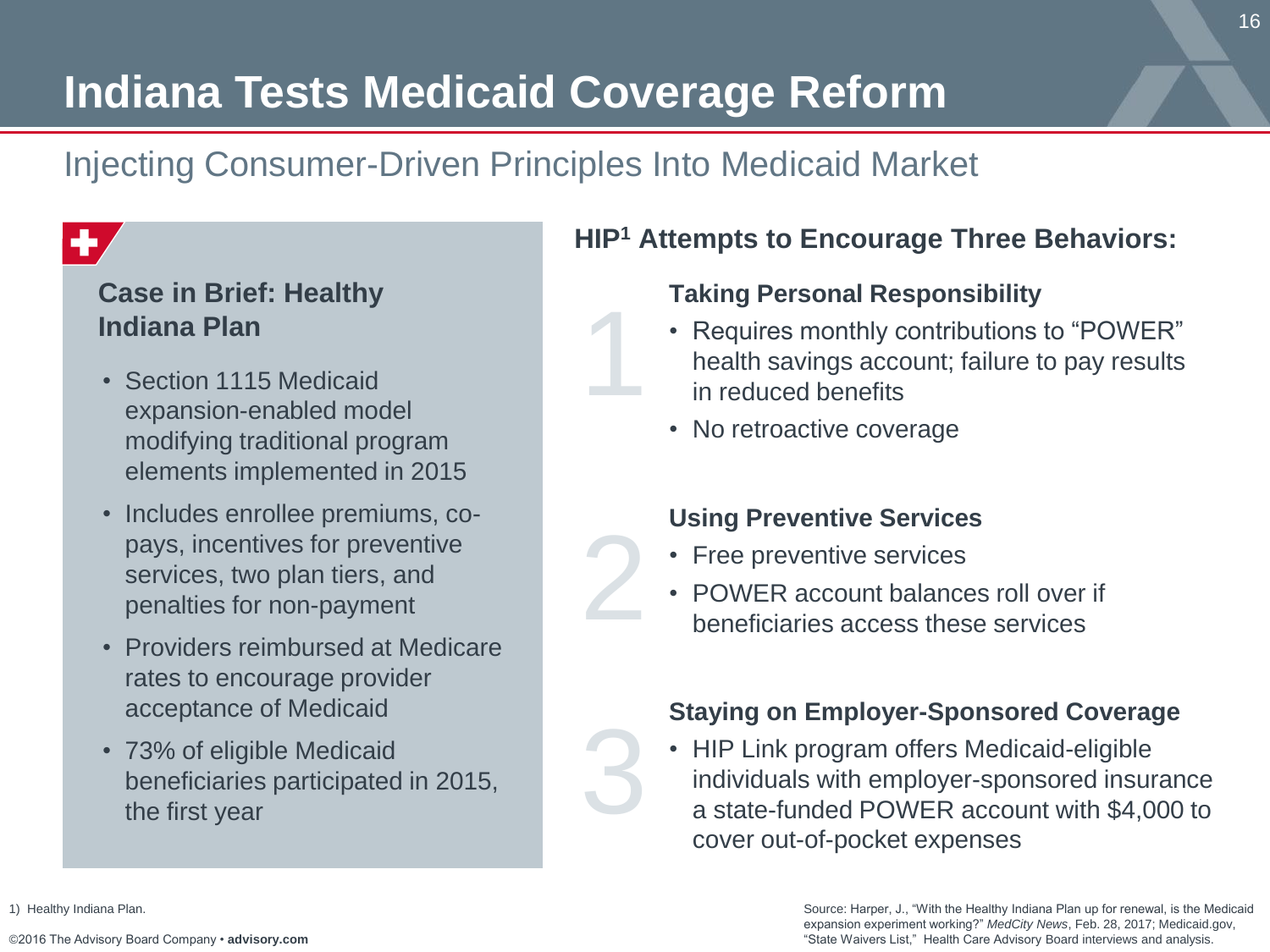# **Mixed Results in First Year of Healthy Indiana Plan**

## Challenges with Cost, Complexity Somewhat Offset by Coverage Expansion

### **First-Year Results Key Takeaways**



60% Of enrollees **were previously uninsured** or became eligible due



75% Members that remained in the program for a year who **accessed preventive care**



46K Applicants earning above the FPL<sup>1</sup> **were never enrolled** because they didn't make their first payment<sup>2</sup>, Feb. 2015-Nov. 2016



13K Beneficiaries were disenrolled after **failing to pay**, Feb. 2015-Nov. 2016

#### *Program Impact*

- dimistricantly expanded number of<br>to a change in income Significantly expanded number of individuals with coverage
	- Not yet clear if POWER accounts truly encourage enrollees to shop for the highest value providers and services

#### *Provider Response*

Employed navigators to assist eligible individuals with enrollment

#### *Current Status*

In February 2018, CMS approved waiver extension through 2021, with the addition of voluntary job-related services

Source: Pradhan, R., "Indiana Medicaid expansion blocks out thousands, report finds," *Politico*, May 2, 2017; Harper, J., "With the Healthy Indiana Plan up for renewal, is the Medicaid expansion experiment working?" *MedCity News*, Feb. 28, 2017; The Lewin Group, Inc., "Indiana Healthy Indiana Plan 2.0: Interim Evaluation Report." July 2016; Health Care Advisory Board interviews and analysis.

1) Federal poverty level.

2) Either because they had not heard of a POWER account or because they could not afford the payment.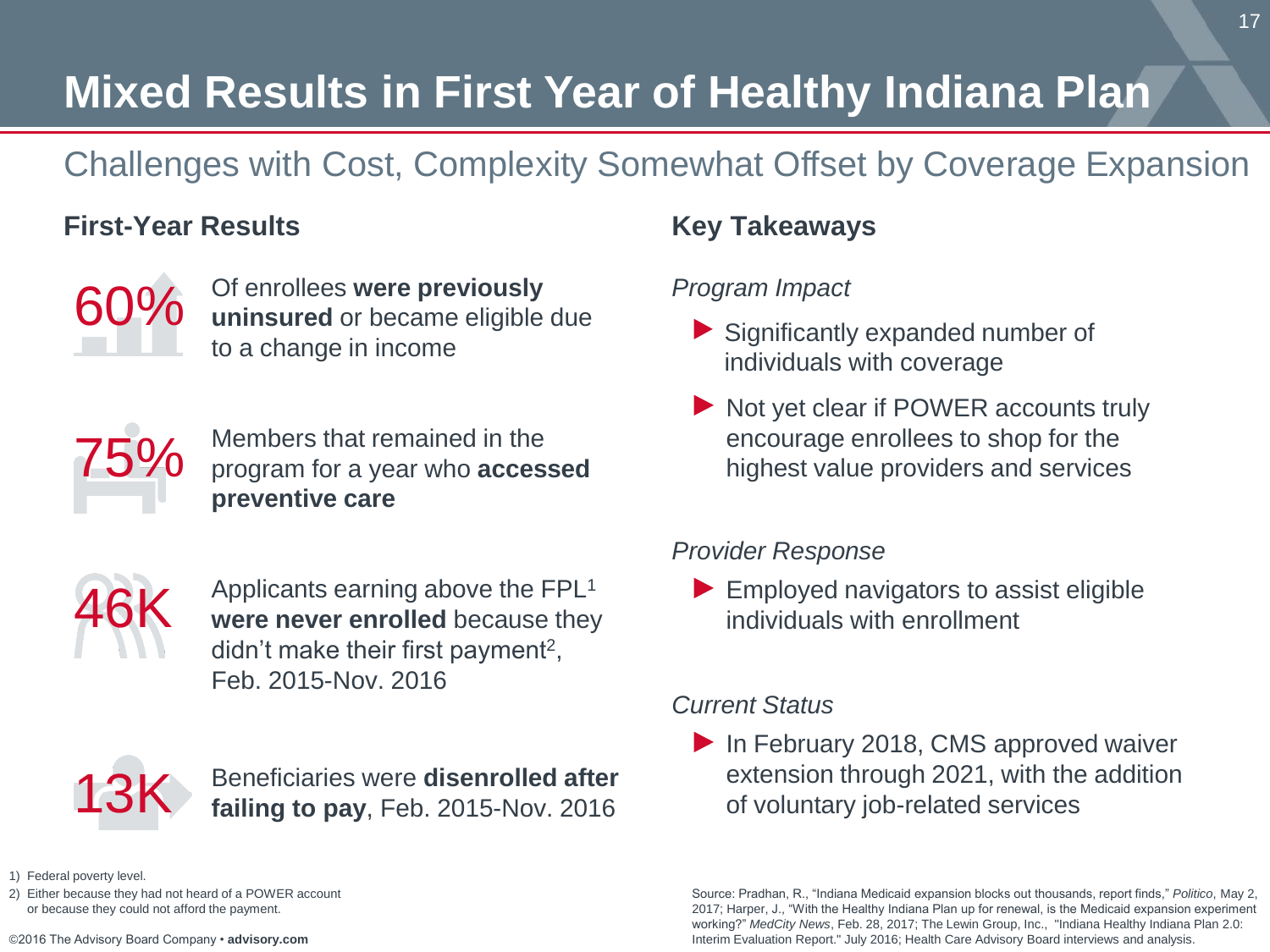# **Payment Reform an Increasingly Popular Strategy**

### State Demonstrations Span Value-Based Payment Spectrum



#### **Upside Risk Only Potential for Downside Risk**

1) Patient Centered Medical Homes.

2) Per-member per-month.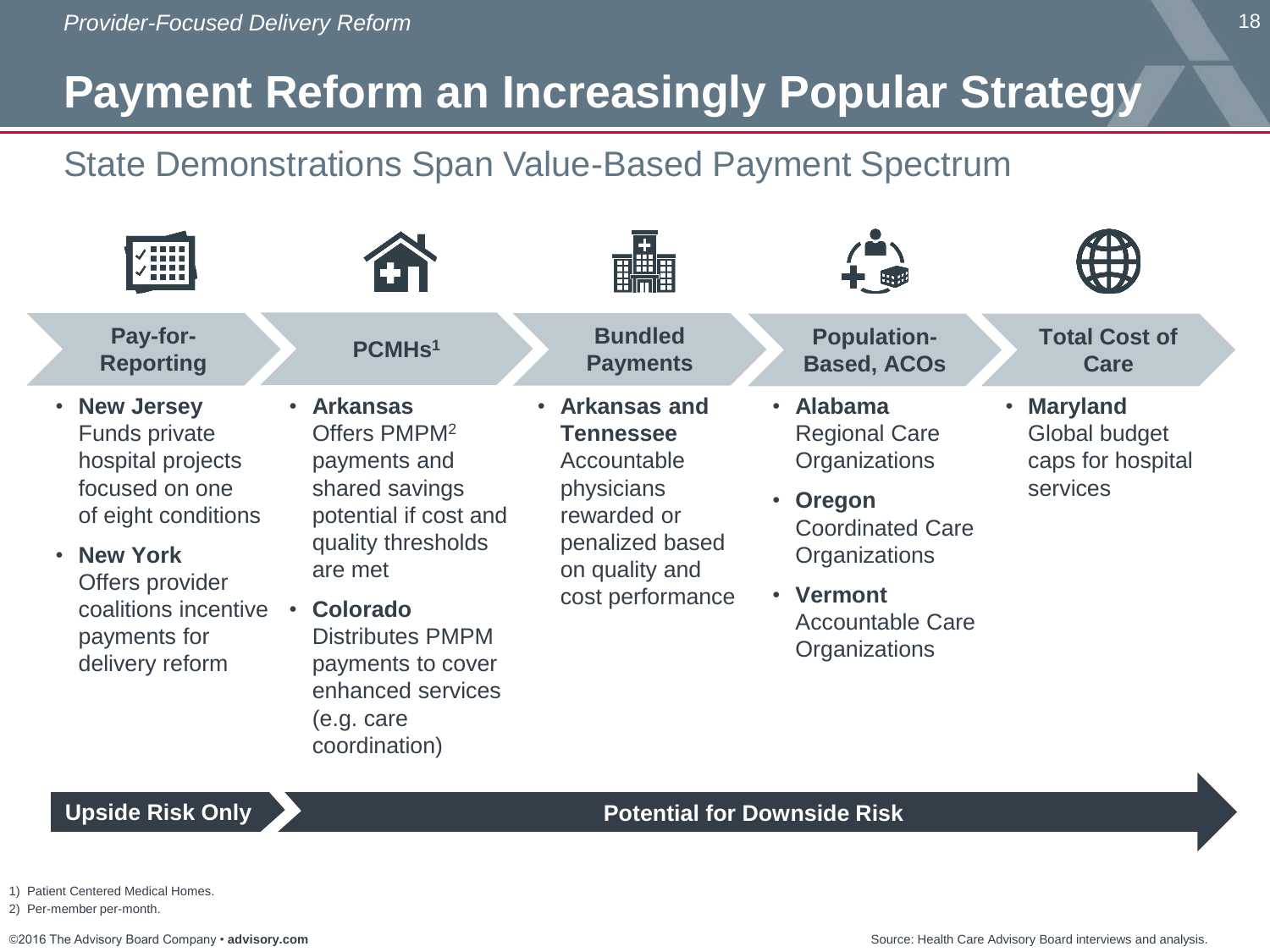# **Major Challenges Faced by Medicaid Stakeholders**

### Medicaid Plans Prioritize Addressing These Unique Challenges



#### **State Policy Experimentation**

In response to federal regulatory changes, states are pursuing a range of new Medicaid waivers to modify how the program is run and who can participate



#### **Limited Access to Care**

Medicaid members have limited access to care compared to other business lines, leading to downstream health consequences



#### **Adverse Social Determinants**

Medicaid members have a higher prevalence of socioeconomic factors and behavioral health illnesses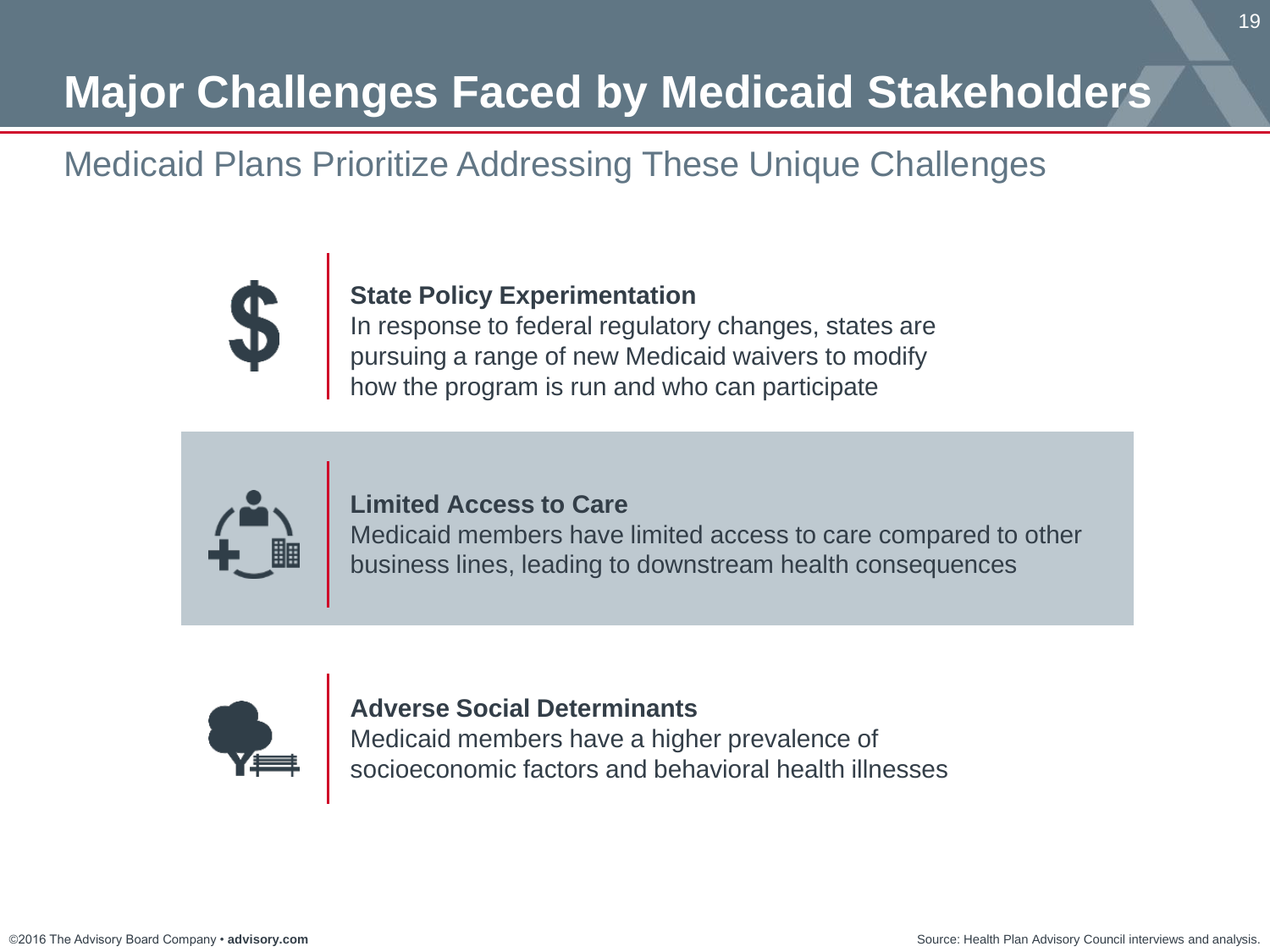# **Certain Payers More Desirable Than Others**

### Lack of Access to Care Leads to Expensive Downstream Consequences

72% Average percentage of Medicare fee-for-service physician rates paid to Medicaid physicians, 2016

#### **Fewer Physicians Accept Medicaid**

*Percent of primary care physicians accepting new patients based on insurance source (2015)*



**More Medicaid Members in the ED**

*Percent of adults with ED visits*



Source: Knowles M, "Cost of ER visits increased 31% between 2012-16: 5 findings," Becker's Hospital Review, [https://www.beckershospitalreview.com/eds/cost-of-er-visits-increased-31-between-2012-16-5-findings.html;](https://www.beckershospitalreview.com/eds/cost-of-er-visits-increased-31-between-2012-16-5-findings.html) Lee, Michelle, "Paul Ryan's claim that more and more doctors just won't take Medicaid", *The Washington Post,* February 1, 2017, https://www.washingtonpost.com/news/fact-checker/wp/2017/02/01/paul[ryans-claim-that-more-and-more-doctors-just-wont-take-medicaid/?utm\\_term=.c23600932687; Bocutti](https://www.washingtonpost.com/news/fact-checker/wp/2017/02/01/paul-ryans-claim-that-more-and-more-doctors-just-wont-take-medicaid/?utm_term=.c23600932687) C, et al., "Primary Care Physicians Accepting Medicare: A Snapshot", Kaiser Family Foundation, October 30, 2015, https://www.kff.org/medicare/issue-brief/primary-care-physicians-accepting-medicare-asnapshot/; "Health, United States, 2016", Center for Disease Control and Prevention, https://www.cdc.gov/nchs/data/hus/hus16.pdf#074; Health Plan Advisory Council research and analysis.

 $\boldsymbol{\mathcal{N}}$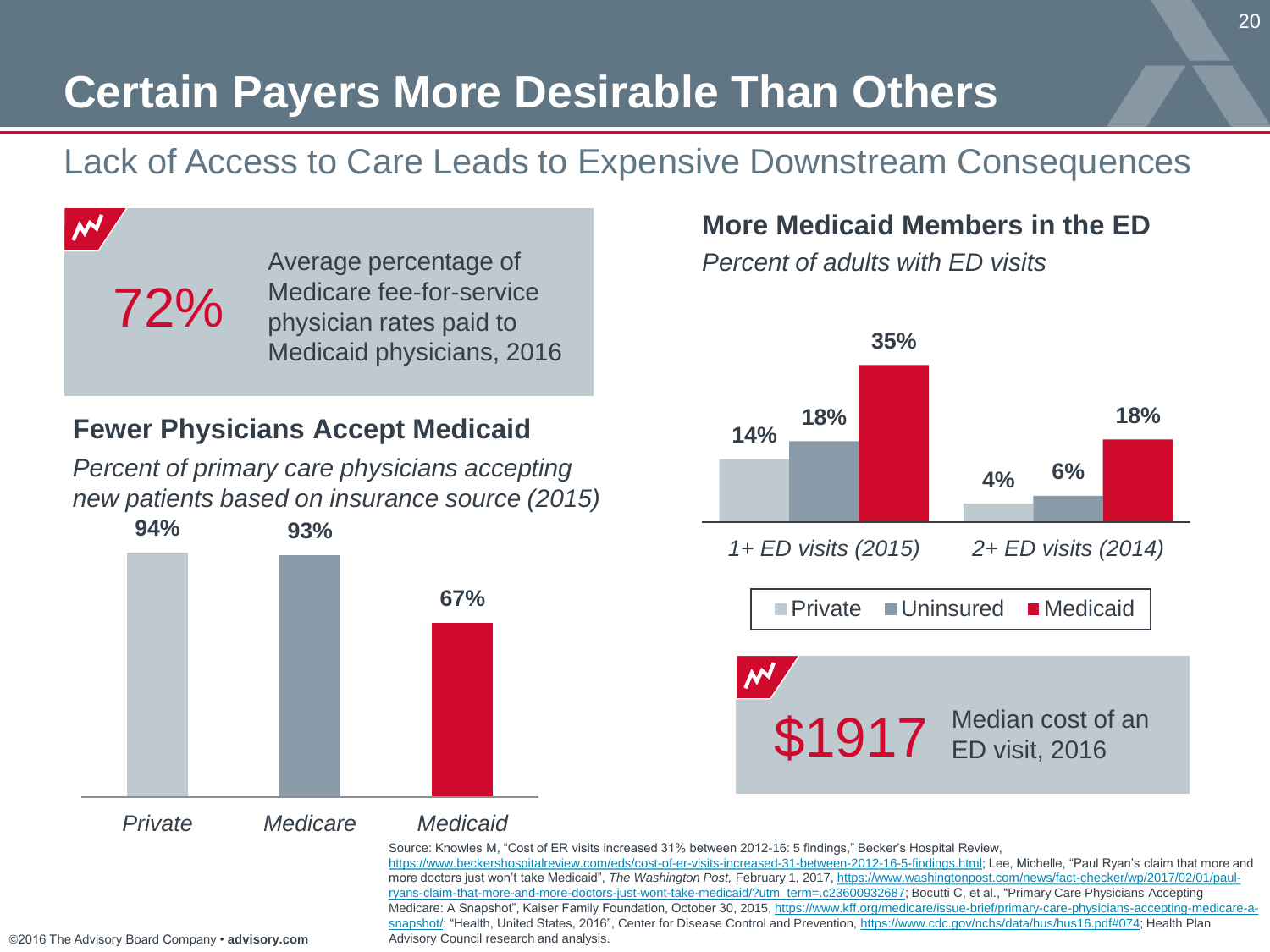# **Investing in Member Access**

## Expand Network by Funding Provider Practices

### **Inland Empire Health Plan's (IEHP) Network Expansion Fund (NEF)**

**Specialist Network Availability Before NEF**





#### Funding for 50% of new **Plan Commitment**

clinician salary in first year

**NEF Agreement**



#### Clinician new to plan and area access for three years **Practice Commitments**

#### **Specialist Network Availability After NEF**



2x greater consumer satisfaction NCQA score<sup>1</sup>

62 new specialists

 $20\%$  growth in membership<sup>2</sup>

1) From 1 to 2 on a 5-point scale.

2) 950K to 1.2M members.

©2016 The Advisory Board Company • **advisory.com**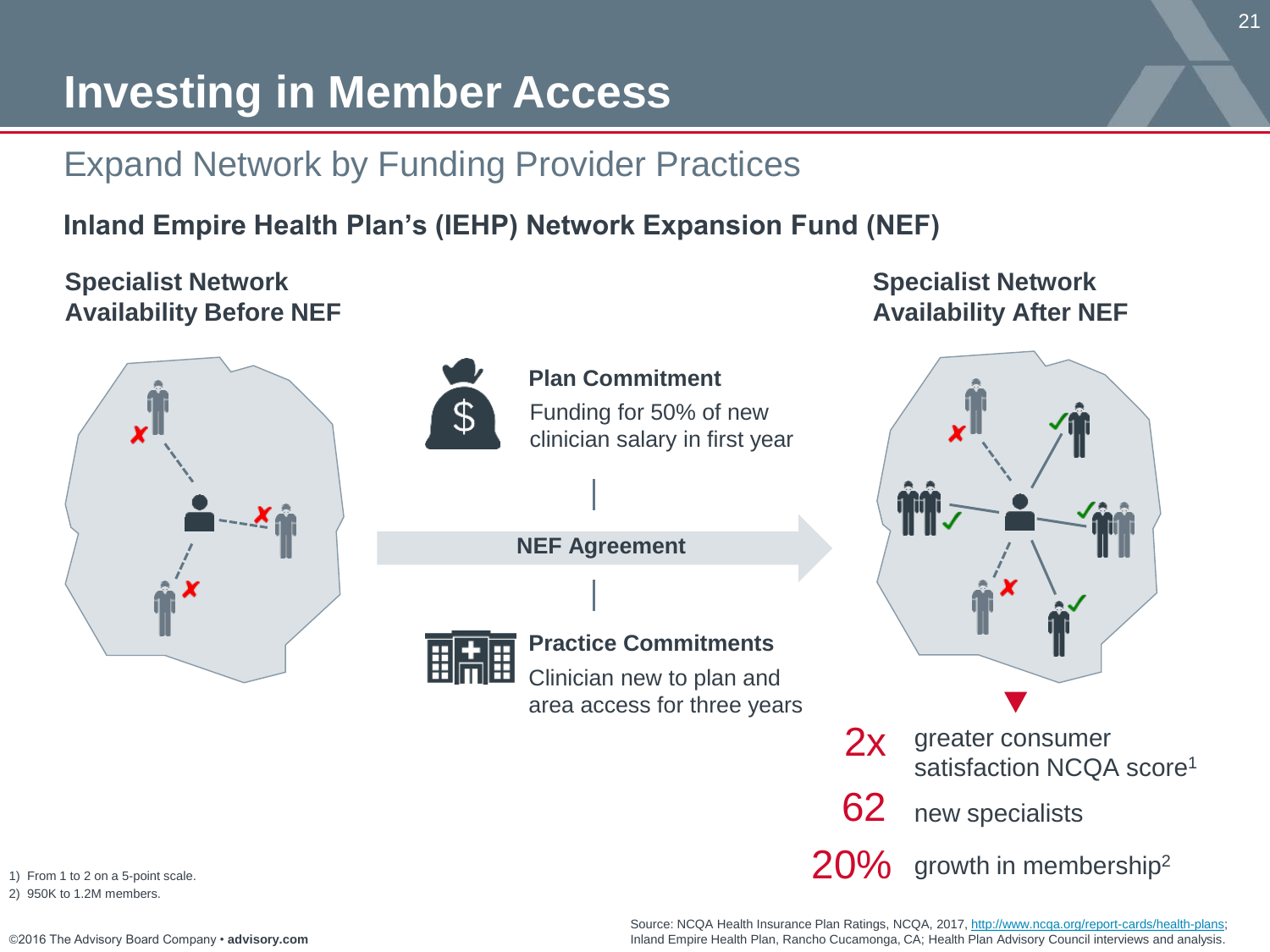# **Choose The Practice Wisely**

### Award Funding to Providers In Areas Greatest Needs

#### **Network Expansion Fund (NEF) Provider Application**



How many IEHP members do you serve? 2. What area do you serve? 3. What provider position do you want to hire? 4. Why do you need a new physician? Entity Name: John Doe Health System Address: 123 Inland Empire Rd. Contact: Dr. John Doe 10,000 members Our patients come from San Bernadino county. Cardiologist Our appointment wait times for cardiology have increased from an average of 5 weeks to an average of 10 weeks since 2012 Geographic area has poor access *Ideal Candidate Characteristics* Serves many IEHP members Documented need for specific physician type

> **Related Resource: Provider Application** Full provider application from IEHP<sup>1</sup> available

1) Inland Empire Health Plan.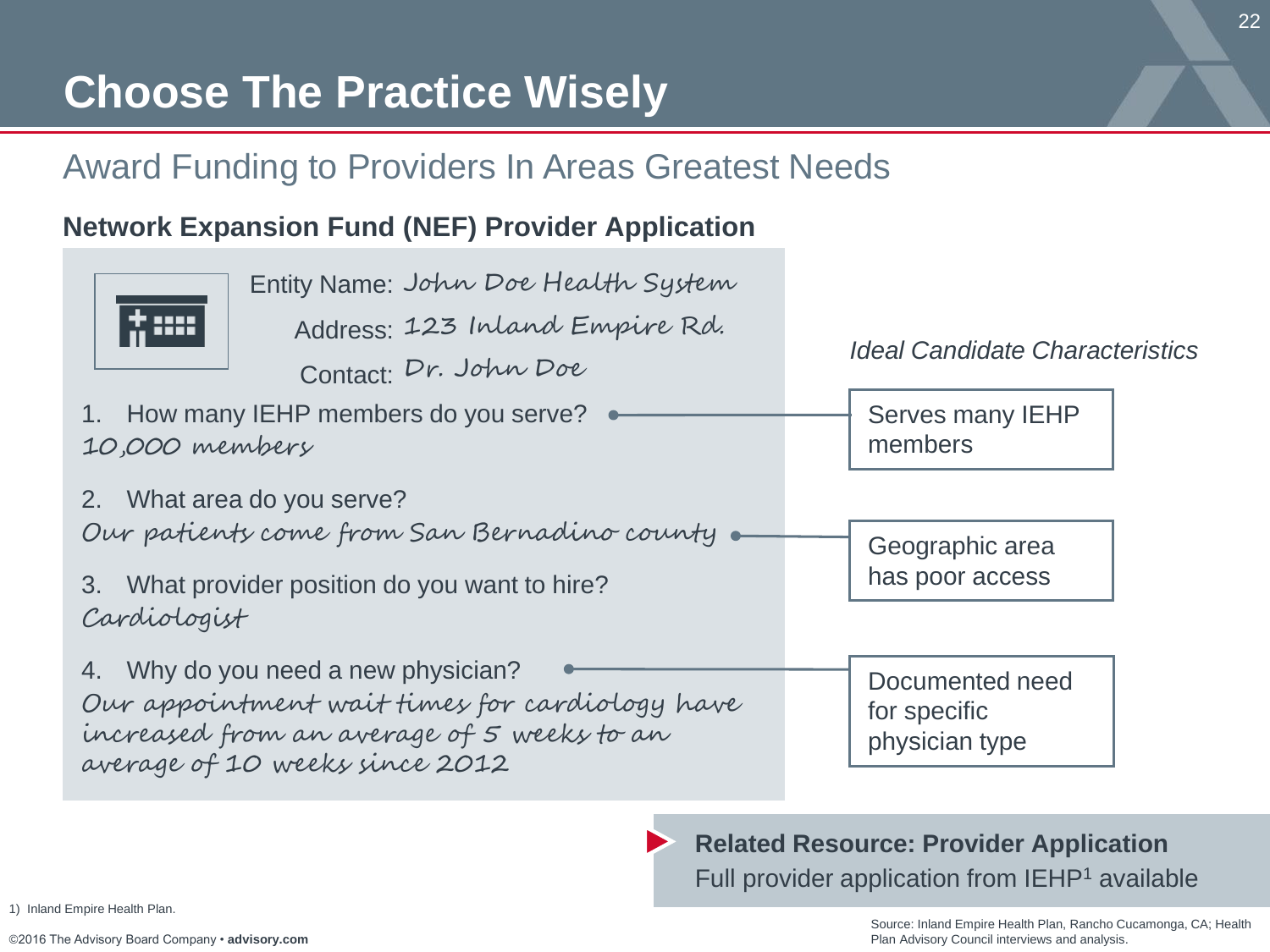# **Choose The Practice Wisely (cont.)**

## $\mathbf{+}$

#### **Case in Brief: Inland Empire Health Plan**

- Not-for-profit Medicaid and Medicare health plan serving 1.2 million members in California
- Allocated \$31 million for the Network Expansion Fund in response to rapid member growth after the ACA leading to limited access
- The Network Expansion Fund was created in Fall 2014 to motivate health systems, counties, provider groups, hospitals and provider practices to hire or contract with new providers to increase access for members
- The program provides a subsidy offsetting up to 50% of the first year cost of the provider to a maximum amount of: \$75K for mid-levels, \$100K for PCPs, and \$150K for specialists
- Advertised through a fax blast to all current physician practices, word of mouth, and provider relations meetings
- Only practices that show a need for specific clinicians to serve IEHP members awarded funding determined by selection committee of plan's CEO, CNO, CMO, COO, CFO, Senior Director of Provider Services, and other personnel
- IEHP offers physician recruiting firms to help physician practices recruit new providers
- IEHP has received 701 applicants and brought in 206 new providers: 76 PCPs, 62 specialists, and 68 mid-levels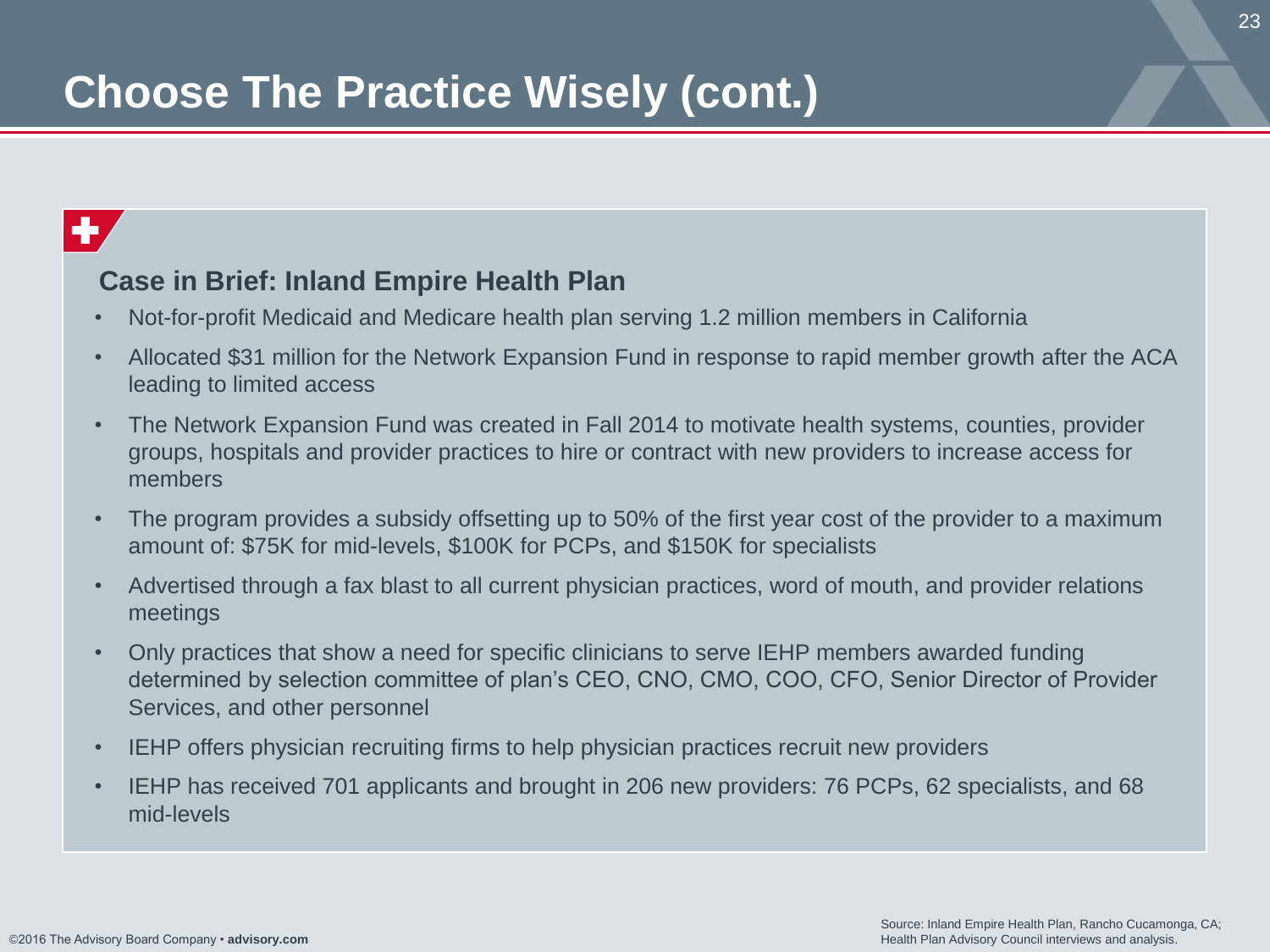# **Major Challenges Faced by Medicaid Stakeholders**

### Medicaid Plans Prioritize Addressing These Unique Challenges



#### **State Policy Experimentation**

In response to federal regulatory changes, states are pursuing a range of new Medicaid waivers to modify how the program is run and who can participate



#### **Limited Access to Care**

Medicaid members have limited access to care compared to other business lines, leading to downstream health consequences



**Adverse Social Determinants** Medicaid members have a higher prevalence of socioeconomic factors and behavioral health illnesses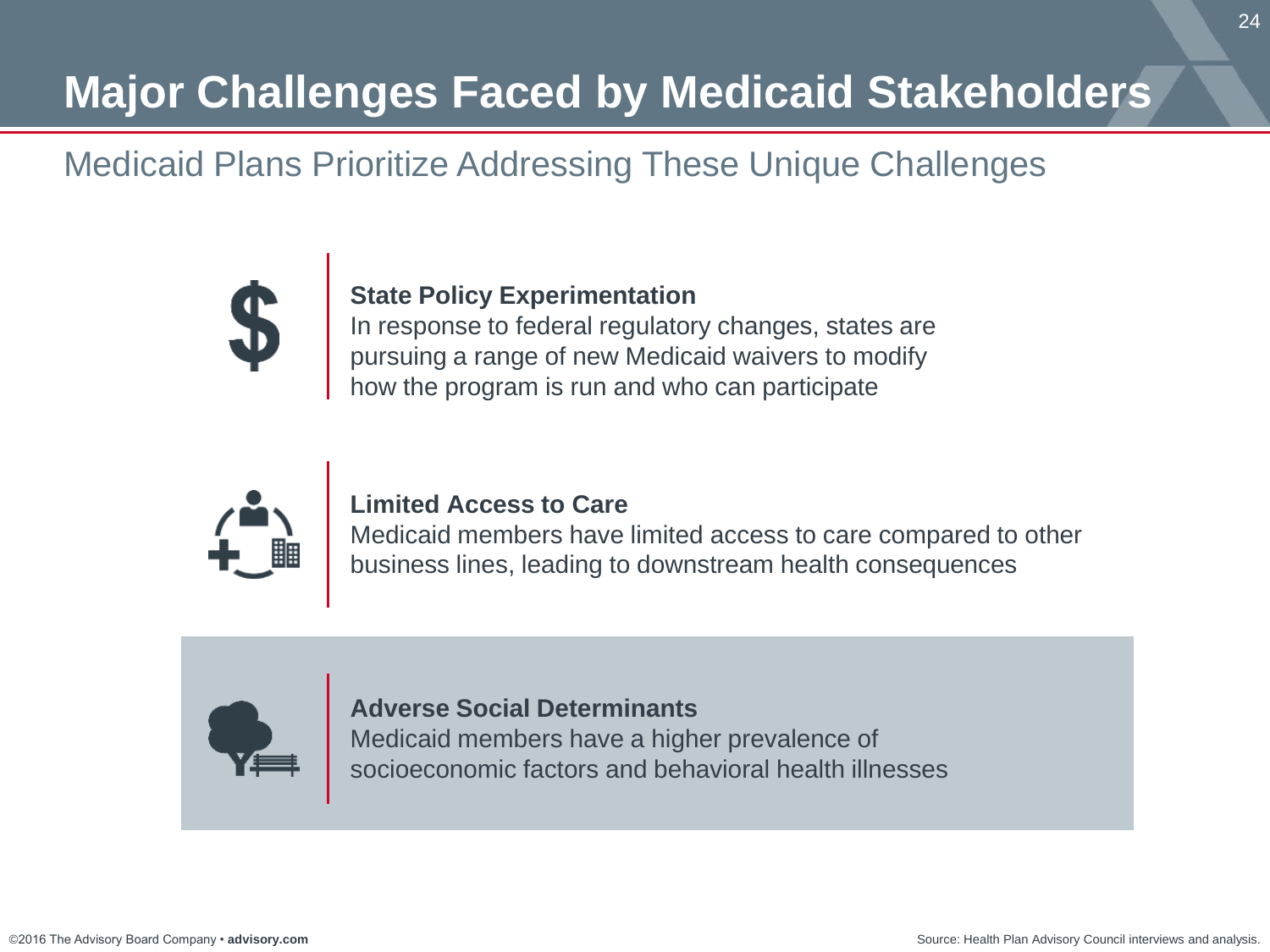# **The "Other Half" of Care Costs**

### Non-Clinical Factors Drive Clinical Costs



©2016 The Advisory Board Company • **advisory.com**

140, no. 2 (2010): 304-310; Booske et al., "Different Perspectives For Assigning Weights to Determinants of Health," University of Wisconsin Population Health Institute, available at: [https://uwphi.pophealth.wisc.edu](https://uwphi.pophealth.wisc.edu/); Addressing Patients' Social Needs: An Emerging Business Case for Provider Investment," Manatt Health Solutions, May 2014; available at: [http://www.commonwealthfund.org;](http://www.commonwealthfund.org/) "Economic Impact: The True Cost of Hunger," No Kid Hungry/ Center for American Progress, available at: [https://www.nokidhungry.org](https://www.nokidhungry.org/); "The Missing Link: Stable Housing as a Key Determinant of Health in Medicaid Populations," UPMC, 21 October, 2014 Health Plan Advisory Council interviews and analysis.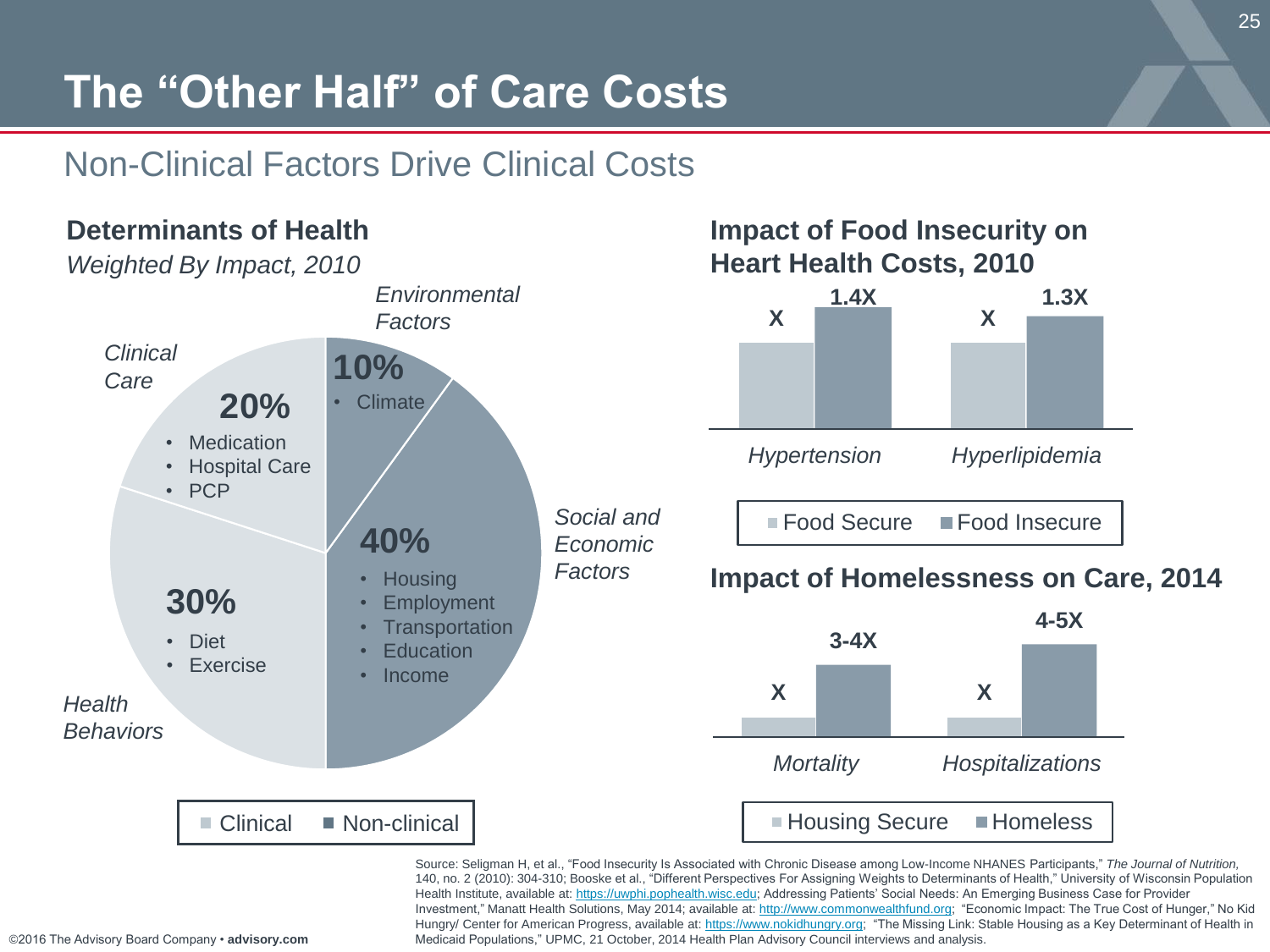# **Be the Life Coach, Not the Lifeguard**

### Dedicated Non-Clinical Resources Avoid Unnecessary Care Escalation

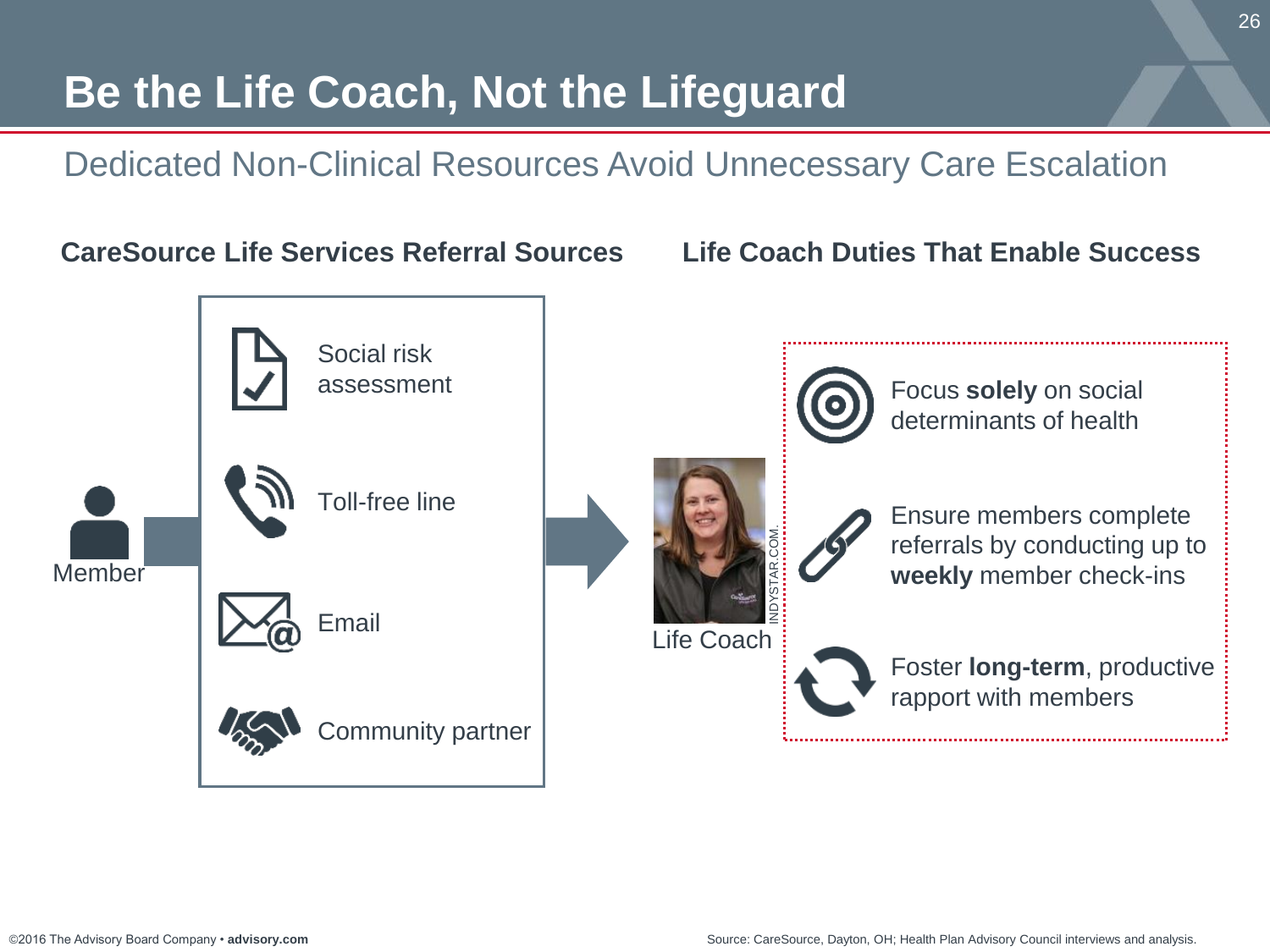# **Where Happy Meets Healthy**

### Life Services Achieving Positive Economic and Health Outcomes

### **Life Services Program Results**

- Life coaches in two states
- 2,194 Members who have opted into program<sup>1</sup>
	- 899 Members employed
	- $86\%$  Job retention rate at 90 days<sup>1</sup>



Increase in preventive care visits



Decrease in emergency department visits

### ÷

#### **Case in Brief: CareSource**

- 1.5 million member health plan serving Medicaid and Health Insurance Exchange members in Ohio, Indiana and Georgia
- In 2015, created a pilot program called Life Services, which couples Medicaid with a holistic approach to addressing economic wellbeing and social connectedness
- Life Services' goal is to help members become financially, emotionally and socially secure
- Life Coaches work with members to assess members' current resources, skills, and longterm employment goals
- Coaches connect members to social service organizations and employment opportunities with CareSource employer partners

27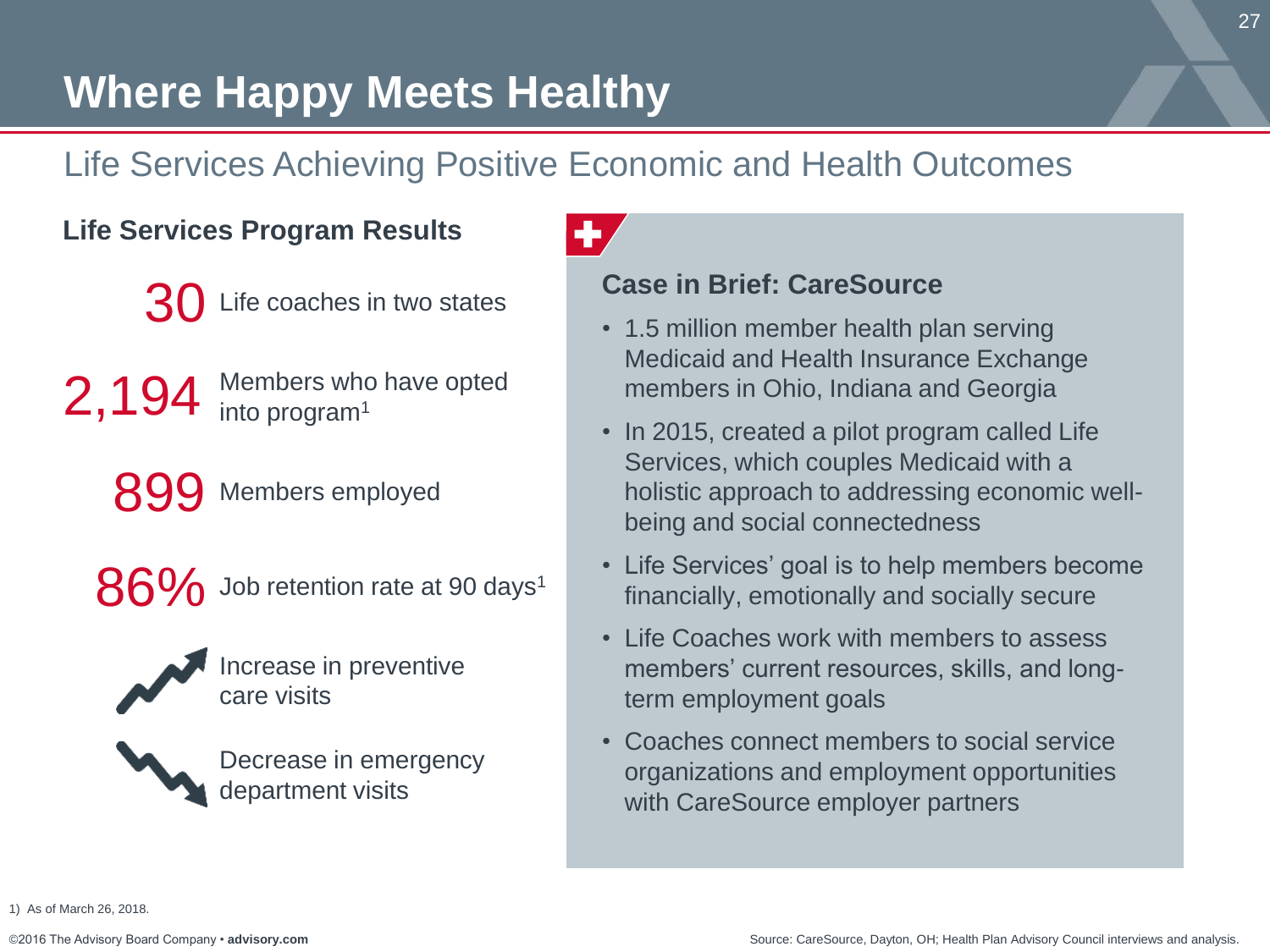28



1